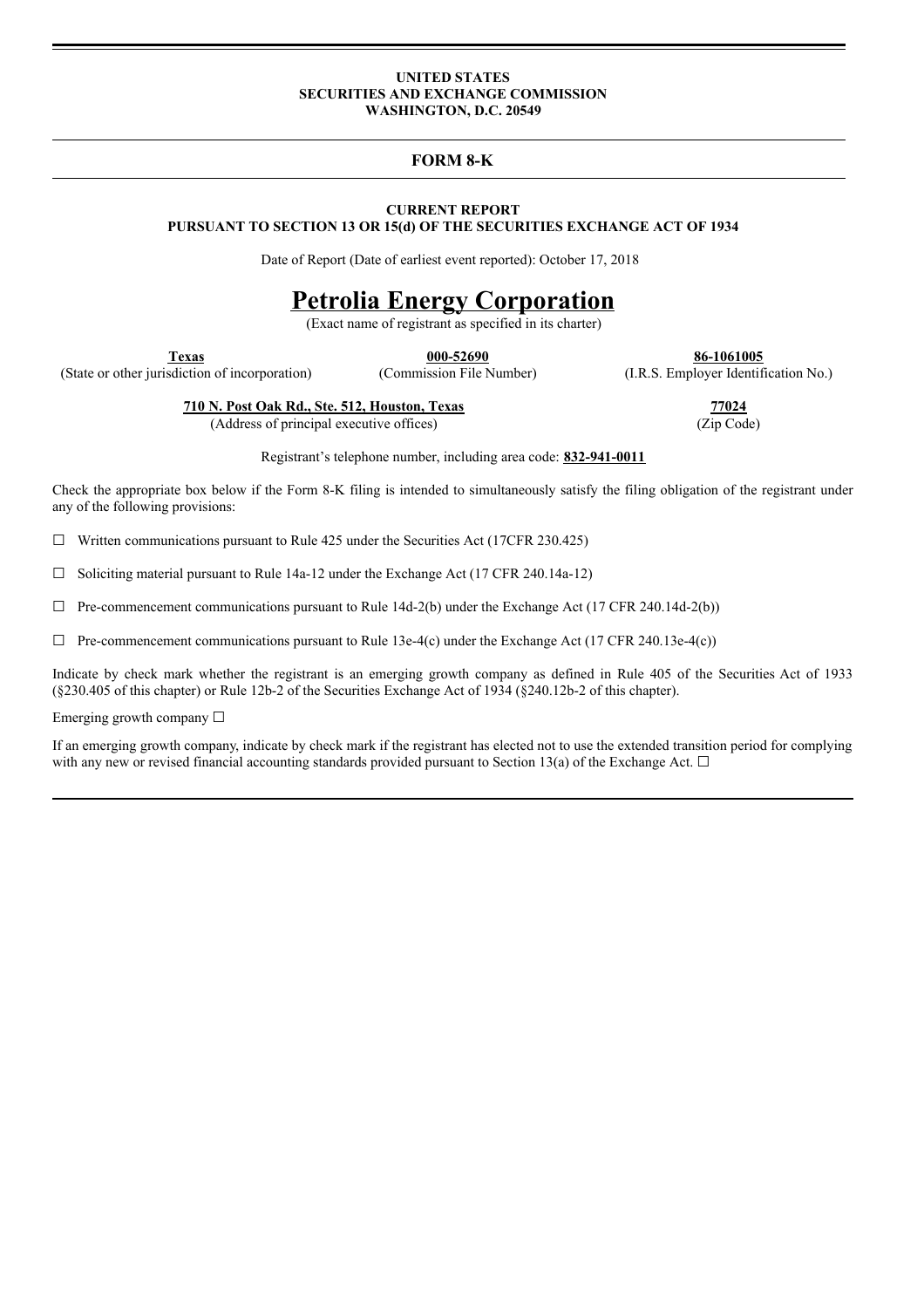#### **Item 1.01 Entry into a Material Definitive Agreement.**

#### *Blue Sky Working Interest Acquisition*

On September 17, 2018, Petrolia Energy Corp. (the "Company", "we" and "us"), entered into a Memorandum of Understanding ("MOU") with Blue Sky Resources Ltd. ("Blue Sky").

The President, Chief Executive Officer and 100% owner of Blue Sky is Ilyas Chaudhary, the father of Zel C. Khan, the Company's Chief Executive Officer. Mr. Chaudhary indirectly owns and controls BSIH Ltd. ("BSIH"). Prior to the acquisition of Bow Energy Ltd. ("Bow") (which we acquired pursuant to an Arrangement Agreement dated November 30, 2017, which acquisition closed on February 27, 2018, which entity has been divested back to affiliates of Mr. Chaudhary in August 2018), BSIH, and as a result of his ownership and control of BSIH, Mr. Chaudhary, controlled Bow. Mr. Chaudhary is also a previous significant beneficial owner of our common stock.

Pursuant to the MOU, we obtained the rights to acquire an additional 3% working interest in approximately 41,526 acres located in the Luseland, Hearts Hill, and Cuthbert fields, located in Southwest Saskatchewan and Eastern Alberta, Canada (collectively, the "Canadian Properties" and the "Working Interest"). The Canadian Properties currently encompass 64 sections, with 240 oil and 12 natural gas wells currently producing on the properties. Additionally, there are several idle wells with potential for reactivation and 34 sections of undeveloped land (approximately 21,760 acres).

We previously acquired a 25% Working Interest in the Canadian Properties from Blue Sky on June 29, 2018, and the transaction described above, which closed on September 17, 2018, increased our Working Interest to 28%. Total consideration paid from us to Blue Sky for the additional 3% Working Interest was \$150,000.

## Item 5.02 Departure of Directors or Certain Officers; Election of Directors; Appointment of Certain Officers; Compensatory.

#### *Change in Chief Financial Of icer*

On October 31, 2018, Tariq Chaudhary, who had served as the Chief Financial Officer of the Company since January 16, 2018, tendered his resignation as Chief Financial Officer, effective immediately. The resignation was not due to a disagreement with the Company or in connection with any matter relating to the Company's operations, policies or practices.

Effective on October 31, 2018, Horacio Alfredo Fernandez was appointed as the interim Chief Financial Officer of the Company to fill the vacancy left by Mr. Chaudhary's resignation. Mr. Fernandez is not a party to any material plan, contract or arrangement (whether or not written) with the Company and there are no arrangements or understandings between Mr. Fernandez and any other person pursuant to which he was selected to serve as an officer of the Company, nor is he a participant in any related party transaction required to be reported pursuant to Item 404(a) of Regulation S-K.

Mr. Fernandez's biographical information is provided below:

#### *Horacio Alfredo Fernandez, age 64:*

Mr. Fernandez has over 35 years of experience working in the accounting and financial field, working with private, and public U.S. companies, and multi-jurisdictional public companies. Mr. Fernandez has served as the controller of the Company since 2015. Prior to joining the Company, Mr. Fernandez served as Controller of Rhino Offshore LLC –an offshore oil and gas service company - based in Houston, Texas, from January 2010 to April 2015. Mr. Fernandez served as Controller of Pyramid GOM Inc., an offshore deepwater operator, from March 2007 to February 2010. Mr. Fernandez served as a Senior Auditor/Accountant with Becker Tax Service & Financial Management from April 2004 to October 2006.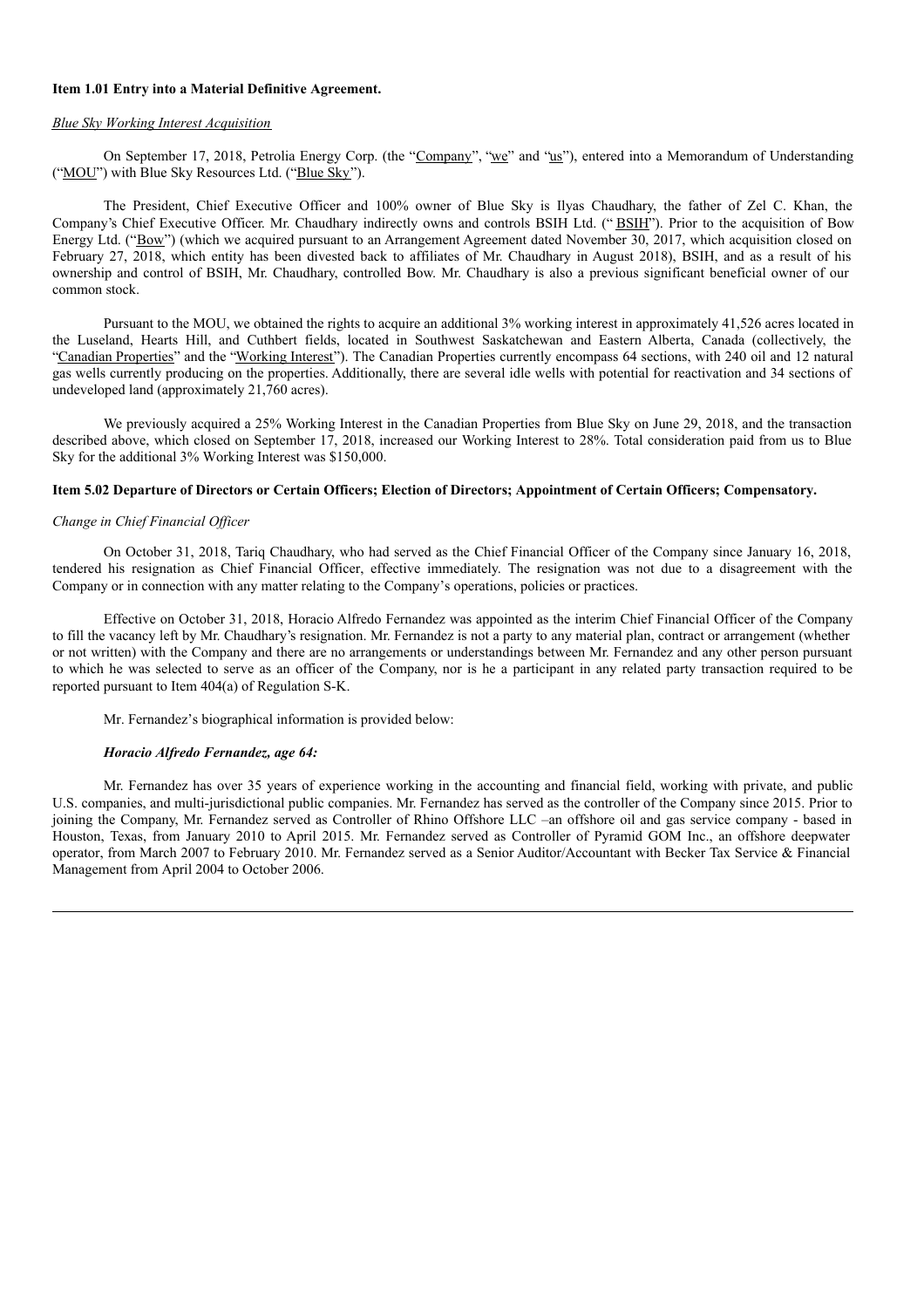As part of Mr. Fernandez's international experience, he served as Forensic Auditor in the federal courts of Argentina from 1998 to 2002. Mr. Fernandez served as CFO of Tecsalco SA, a subsidiary of the Luksic Group, from 1995 to 1997.

Mr. Fernandez has a Bachelor's degree in accounting and a post graduate diploma in Strategic Planning from University of Buenos Aires, Argentina and holds a Certified Public Accountant degree from the same University. Mr. Fernandez has been a member of the Professional Advice of Economic Sciences –Consejo Profesional de Ciencias Economicas- of Buenos Aires since 1984.

#### *Change in Member of the Board of Directors*

On October 17, 2018, Quinten Beasley, a member of the Board of Directors of the Company tendered his resignation to the Board, effective October 31, 2018. The resignation was not in connection with a disagreement with the Company on any matter relating to the Company's operations, policies or practices.

Effective on October 31, 2018, the Board of Directors of the Company appointed Richard Dole to the Board of Directors to fill the vacancy created by Mr. Beasley's resignation.

The Board of Directors determined that Mr. Dole was "independent".

Mr. Dole is not a party to any material plan, contract or arrangement (whether or not written) with the Company and there are no arrangements or understandings between Mr. Dole and any other person pursuant to which he was selected to serve as a director of the Company, nor is he a participant in any related party transaction required to be reported pursuant to Item 404(a) of Regulation S-K.

There are no family relationships between any director or executive officer of the Company, including, but not limited to Mr. Dole.

Mr. Dole's biographical information is provided below:

#### *Richard Dole, age 73:*

Mr. Dole has served as Chief Executive Officer of RDD Consulting, LLC since April 2015, which entity advises energy related companies on strategic and financial options. He served as President and CEO (beginning in 2008) and as a director of the Double Eagle Petroleum Co. (Double Eagle) from 2005 to March 2014. He resigned from Double Eagle in March 2014 when the company changed its name and relocated its headquarters but remained as Vice-Chairman of the board of directors until March 2015, to assist in the transition and new business activities.

Mr. Dole also served as Chairman, President and CEO of Petrosearch Energy Corporation from 2004 until August 2014, when Petrosearch was merged with Double Eagle.

He served on the Board of Directors; served as a member of the Board's Audit Committee and as a designated financial expert of Westport Resources Corporation from March 2000, until Westport was merged into Kerr McGee Corp in 2004.

Mr. Dole previously served as Vice President and Chief Financial Officer for Burlington Resources International from 1998-2000.

Mr. Dole was employed by PricewaterhouseCoopers (formerly Coopers & Lybrand) where he served as Assurance and Business Advisory Partner for nearly 20 years. During that period, he served in numerous senior management roles, including National Chairman for the Energy and Natural Resources Industry practices for over 15 years, Vice Chairman for the U.S. Process Management business unit and created the Southwest region Corporate Finance and Strategic Planning Group. He was also the National Partner-in-Charge of Business Process Solutions at KPMG from 1995-1998. These positions reported to executive management committees.